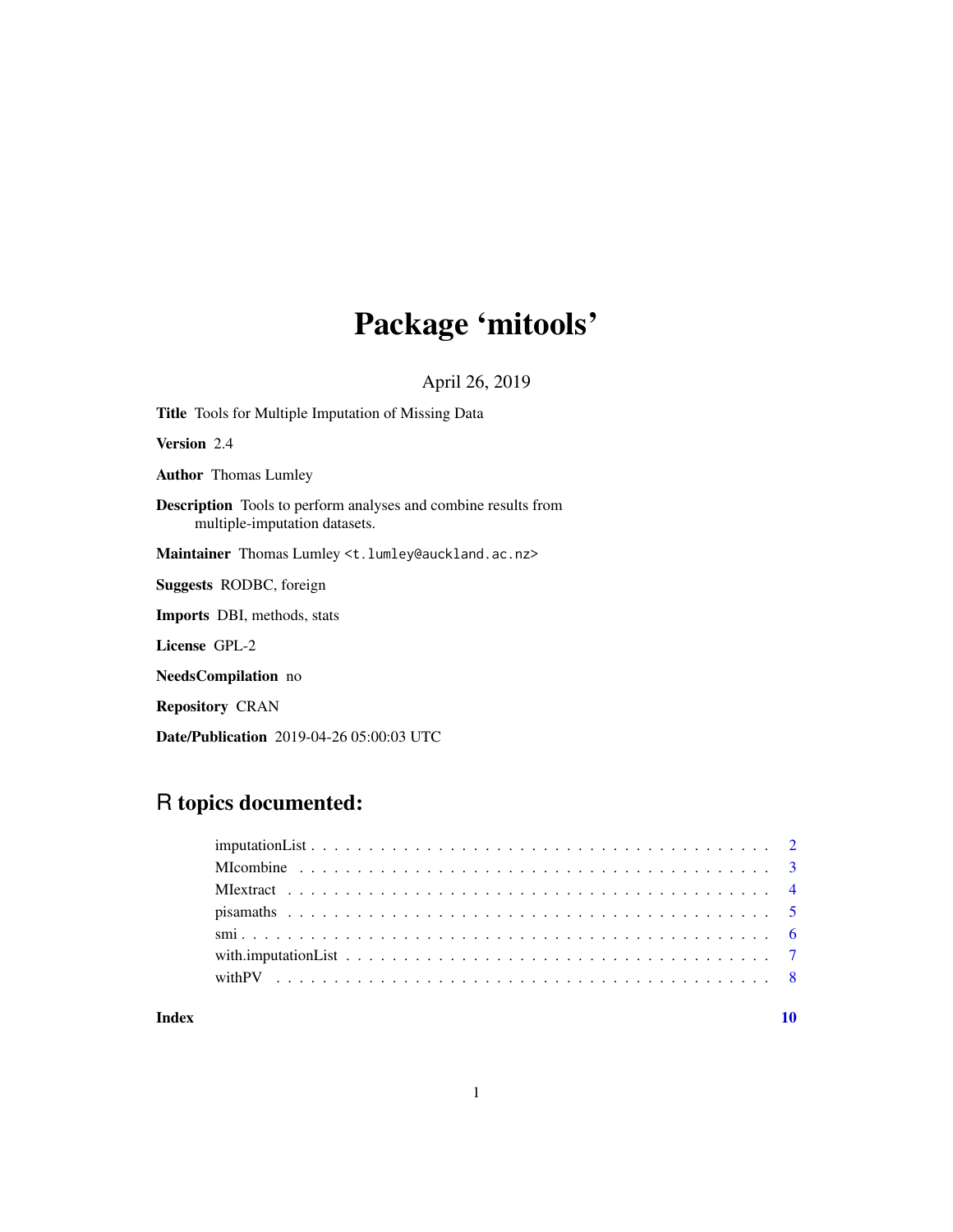<span id="page-1-1"></span><span id="page-1-0"></span>

#### Description

Create and update imputationList objects to be used as input to other MI routines.

# Usage

```
imputationList(datasets,...)
## Default S3 method:
imputationList(datasets,...)
## S3 method for class 'character'
imputationList(datasets,dbtype,dbname,...)
## S3 method for class 'imputationList'
update(object,...)
## S3 method for class 'imputationList'
rbind(...)
## S3 method for class 'imputationList'
cbind(...)
```
#### Arguments

| datasets | a list of data frames corresponding to the multiple imputations, or a list of names<br>of database tables or views                                                            |
|----------|-------------------------------------------------------------------------------------------------------------------------------------------------------------------------------|
| dbtype   | "ODBC" or a database driver name for DBI:: dbDriver()                                                                                                                         |
| dbname   | Name of the database                                                                                                                                                          |
| object   | An object of class imputation List                                                                                                                                            |
| $\ddots$ | Arguments tag=expr to update will create new variables tag by evaluating<br>expr in each imputed dataset. Arguments to imputation List() are passed to<br>the database driver |

#### Details

When the arguments to imputationList() are character strings a database-based imputation list is created. This can be a database accessed through ODBC with the RODBC package or a database with a DBI-compatible driver. The dbname and ... arguments are passed to dbConnect() or odbcConnect() to create a database connection. Data are read from the database as needed.

For a database-backed object the update() method creates variable definitions that are evaluated as the data are read, so that read-only access to the database is sufficient.

# Value

An object of class imputationList or DBimputationList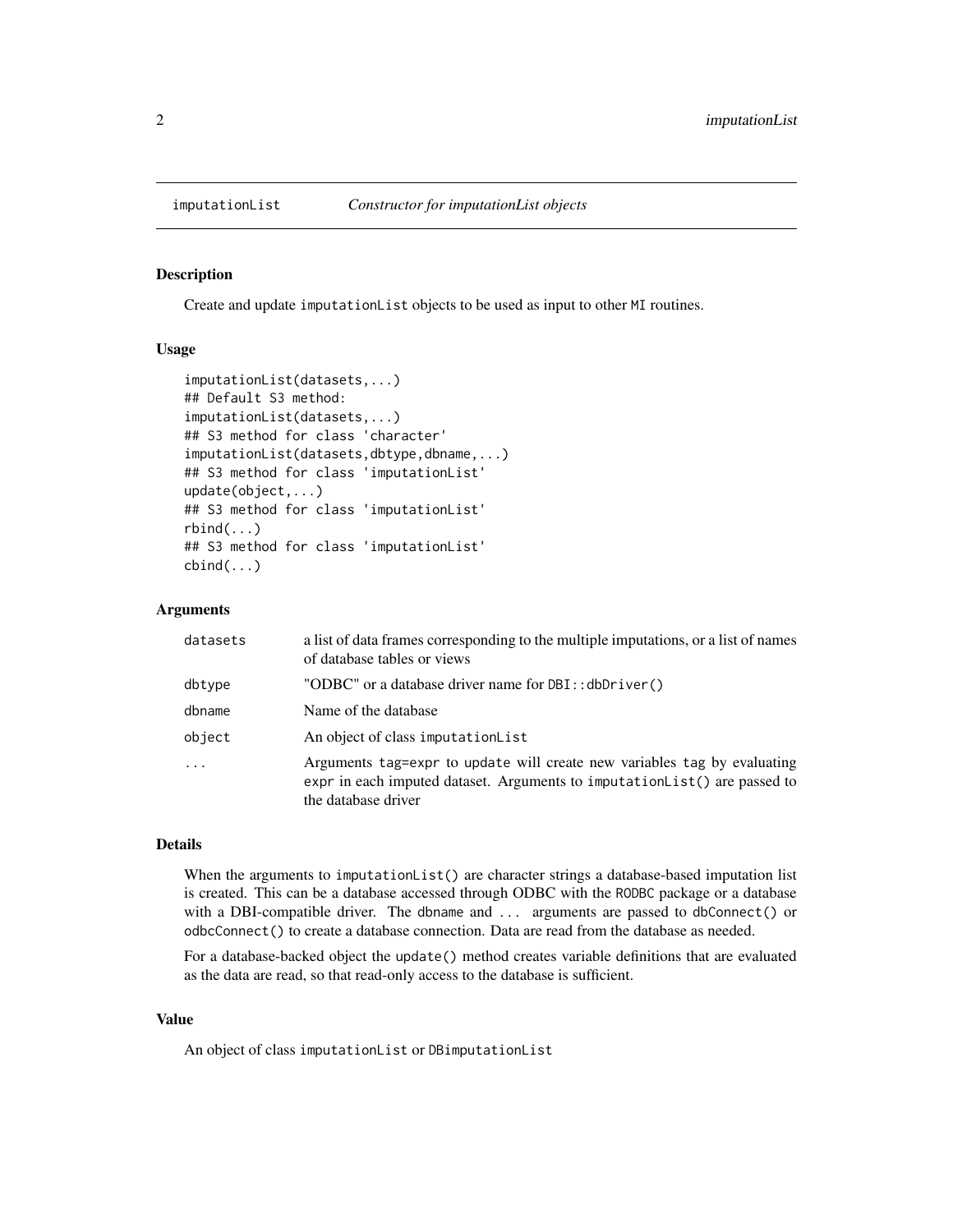#### <span id="page-2-0"></span>MIcombine 3

#### Examples

```
## Not run:
## CRAN doesn't like this example
data.dir <- system.file("dta",package="mitools")
files.men <- list.files(data.dir,pattern="m.\\.dta$",full=TRUE)
men <- imputationList(lapply(files.men, foreign::read.dta))
files.women <- list.files(data.dir,pattern="f.\\.dta$",full=TRUE)
women <- imputationList(lapply(files.women, foreign::read.dta))
men <- update(men, sex=1)
women <- update(women,sex=0)
all <- rbind(men,women)
all <- update(all, drinkreg=as.numeric(drkfre)>2)
all
```
## End(Not run)

<span id="page-2-1"></span>MIcombine *Multiple imputation inference*

#### Description

Combines results of analyses on multiply imputed data sets. A generic function with methods for imputationResultList objects and a default method. In addition to point estimates and variances, MIcombine computes Rubin's degrees-of-freedom estimate and rate of missing information.

#### Usage

```
MIcombine(results, ...)
## Default S3 method:
MIcombine(results,variances,call=sys.call(),df.complete=Inf,...)
## S3 method for class 'imputationResultList'
MIcombine(results,call=NULL,df.complete=Inf,...)
```
#### Arguments

| results     | A list of results from inference on separate imputed datasets                                                      |
|-------------|--------------------------------------------------------------------------------------------------------------------|
| variances   | If results is a list of parameter vectors, variances should be the correspond-<br>ing variance-covariance matrices |
| call        | A function call for labelling the results                                                                          |
| df.complete | Complete-data degrees of freedom                                                                                   |
| .           | Other arguments, not used                                                                                          |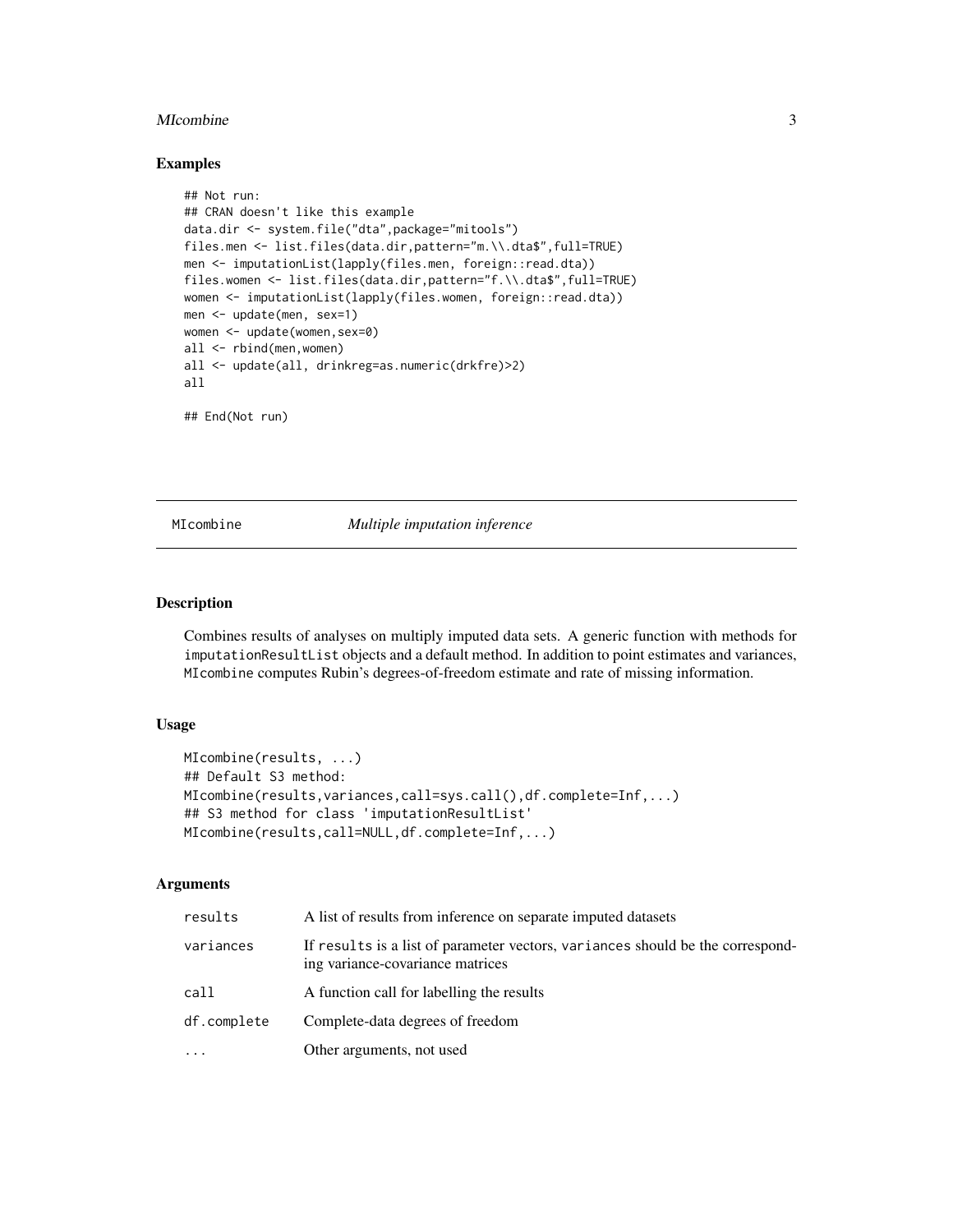# <span id="page-3-0"></span>Details

The results argument in the default method may be either a list of parameter vectors or a list of objects that have coef and vcov methods. In the former case a list of variance-covariance matrices must be supplied as the second argument.

The complete-data degrees of freedom are used when a complete-data analysis would use a tdistribution rather than a Normal distribution for confidence intervals, such as some survey applications.

# Value

An object of class MIresult with summary and print methods

# References

~put references to the literature/web site here ~

# See Also

[MIextract](#page-3-1), [with.imputationList](#page-6-1)

# Examples

```
data(smi)
models<-with(smi, glm(drinkreg~wave*sex,family=binomial()))
summary(MIcombine(models))
betas<-MIextract(models,fun=coef)
vars<-MIextract(models, fun=vcov)
summary(MIcombine(betas,vars))
```
<span id="page-3-1"></span>MIextract *Extract a parameter from a list of results*

#### Description

Used to extract parameter estimates and standard errors from lists produced by [with.imputationList](#page-6-1).

# Usage

MIextract(results, expr, fun)

# Arguments

| results | A list of objects          |
|---------|----------------------------|
| expr    | an expression              |
| fun     | a function of one argument |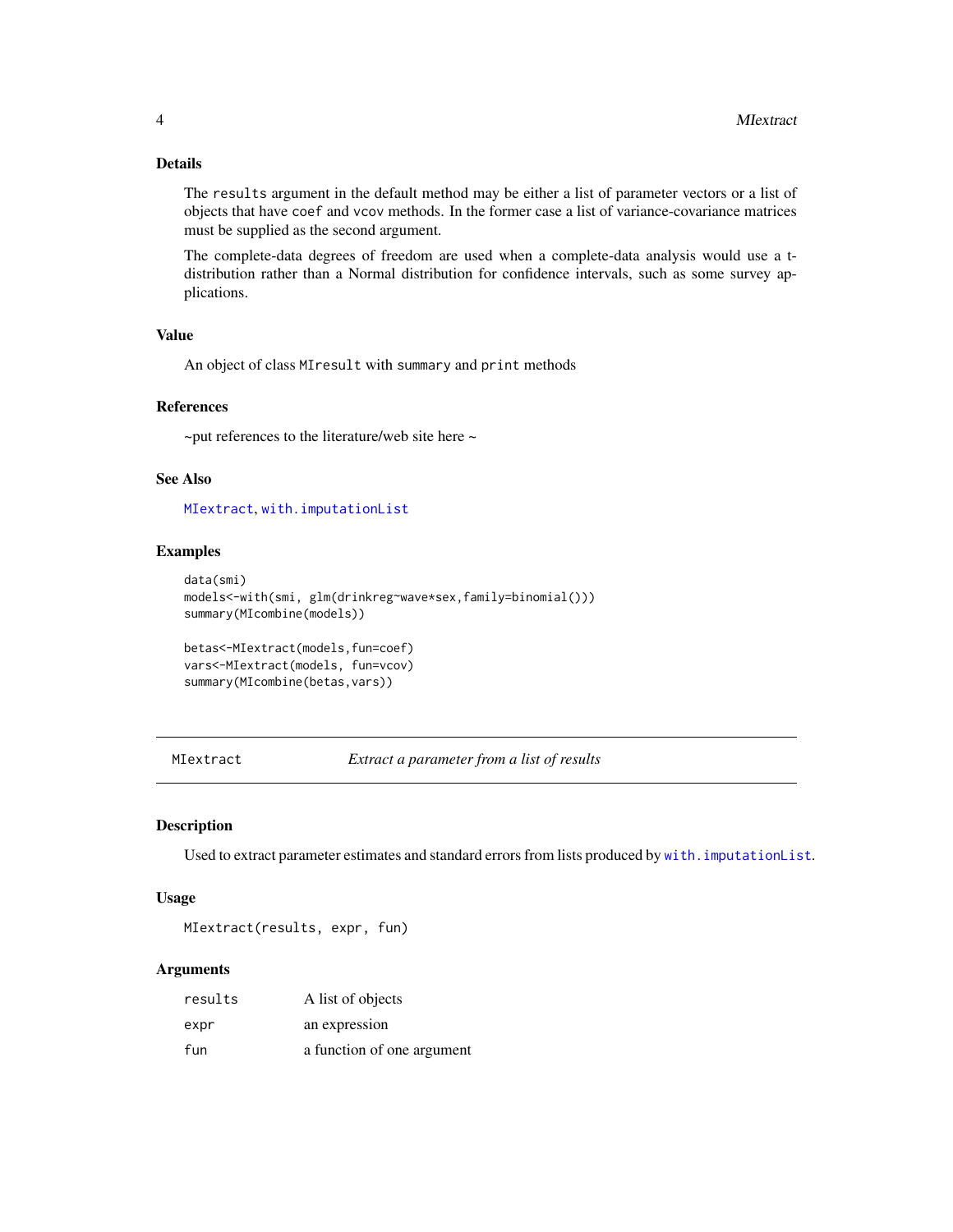#### <span id="page-4-0"></span>pisamaths 5

# Details

If expr is supplied, it is evaluated in each element of results. Otherwise each element of results is passed as an argument to fun.

# Value

A list

# See Also

[with.imputationList](#page-6-1), [MIcombine](#page-2-1)

# Examples

```
data(smi)
models<-with(smi, glm(drinkreg~wave*sex,family=binomial()))
betas<-MIextract(models,fun=coef)
vars<-MIextract(models, fun=vcov)
```
summary(MIcombine(betas,vars))

<span id="page-4-1"></span>pisamaths *Maths Performance Data from the PISA 2012 survey in New Zealand*

# Description

Data on maths performance, gender, some problem-solving variables and some school resource variables. This is actually a weighted survey: see withPV. survey.design in the survey package for a better analyis.

## Usage

data("pisamaths")

#### Format

A data frame with 4291 observations on the following 26 variables.

SCHOOLID School ID

CNT Country id: a factor with levels New Zealand

STRATUM a factor with levels NZL0101 NZL0102 NZL0202 NZL0203

OECD Is the country in the OECD?

STIDSTD Student ID

ST04Q01 Gender: a factor with levels Female Male

ST14Q02 Mother has university qualifications No Yes

ST18Q02 Father has university qualifications No Yes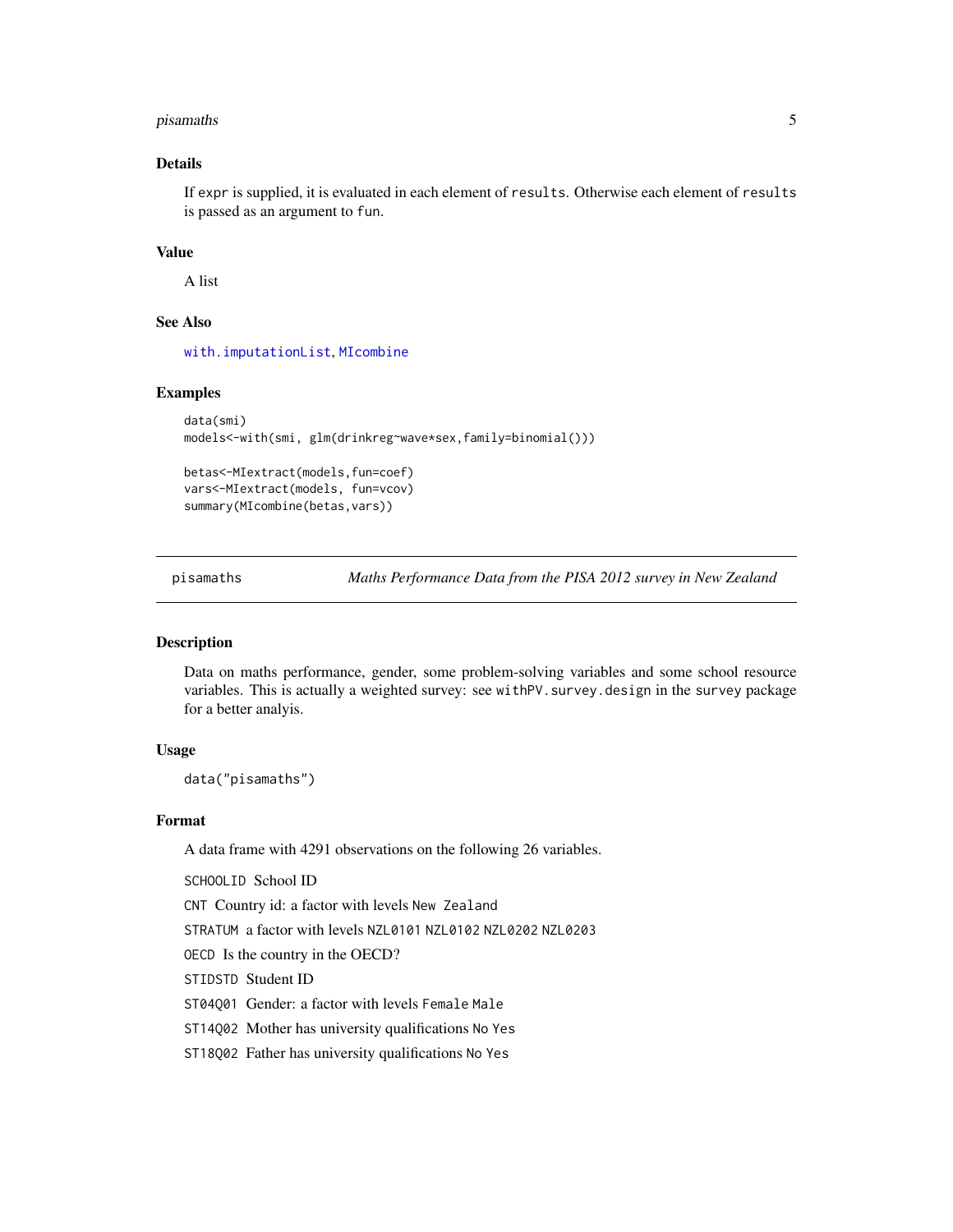- <span id="page-5-0"></span>MATHEFF Mathematics Self-Efficacy: numeric vector
- OPENPS Mathematics Self-Efficacy: numeric vector
- PV1MATH,PV2MATH,PV3MATH,PV4MATH,PV5MATH 'Plausible values' (multiple imputations) for maths performance
- W\_FSTUWT Design weight for student
- SC35Q02 Proportion of maths teachers with professional development in maths in past year
- PCGIRLS Proportion of girls at the school
- PROPMA5A Proportion of maths teachers with ISCED 5A (math major)
- ABGMATH Does the school group maths students: a factor with levels No ability grouping between any classes One of these forms of ability grouping between classes for s One of these forms of ability grouping
- SMRATIO Number of students per maths teacher
- W\_FSCHWT Design weight for school
- condwt Design weight for student given school

#### Source

A subset extracted from the PISA2012lite R package, <https://github.com/pbiecek/PISA2012lite>

#### References

OECD (2013) PISA 2012 Assessment and Analytical Framework: Mathematics, Reading, Science, Problem Solving and Financial Literacy. OECD Publishing.

#### Examples

```
data(pisamaths)
```

```
means<-withPV(list(maths~PV1MATH+PV2MATH+PV3MATH+PV4MATH+PV5MATH), data=pisamaths,
      action= quote(by(maths, ST04Q01, mean)), rewrite=TRUE)
means
```

```
models<-withPV(list(maths~PV1MATH+PV2MATH+PV3MATH+PV4MATH+PV5MATH), data=pisamaths,
      action= quote(lm(maths~ST04Q01*PCGIRLS)), rewrite=TRUE)
summary(MIcombine(models))
```
smi *Multiple imputations*

#### Description

An imputationList object containing five imputations of data from the Victorian Adolescent Health Cohort Study.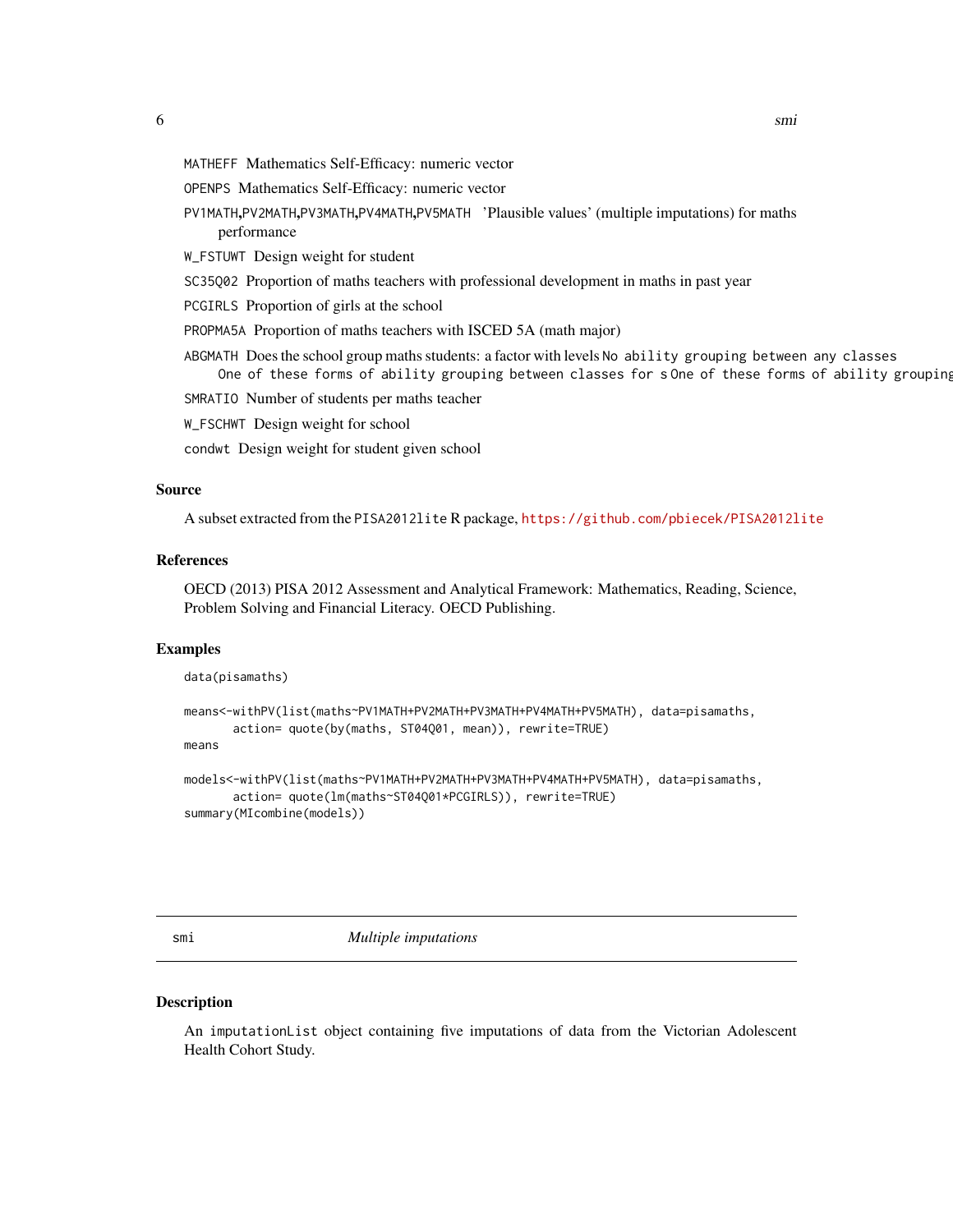# <span id="page-6-0"></span>with.imputationList 7

#### Usage

data(smi)

#### Format

The underlying data are in a data frame with 1170 observations on the following 12 variables.

id a numeric vector wave a numeric vector mmetro a numeric vector parsmk a numeric vector drkfre a factor with levels Non drinker not in last wk <3 days last wk >=3 days last wk alcdos a factor with levels Non drinker not in last wk av <5units/drink\_day av =>5units/drink\_day alcdhi a numeric vector smk a factor with levels non/ex-smoker <6 days 6/7 days cistot a numeric vector mdrkfre a numeric vector sex a numeric vector drinkreg a logical vector

# Source

Carlin, JB, Li, N, Greenwood, P, Coffey, C. (2003) "Tools for analysing multiple imputed datasets" The Stata Journal 3; 3: 1-20.

#### Examples

```
data(smi)
with(smi, table(sex, drkfre))
model1<-with(smi, glm(drinkreg~wave*sex, family=binomial()))
MIcombine(model1)
summary(MIcombine(model1))
```
<span id="page-6-1"></span>with.imputationList *Evaluate an expression in multiple imputed datasets*

# Description

Performs a computation of each of imputed datasets in data

#### Usage

```
## S3 method for class 'imputationList'
with(data, expr, fun, ...)
```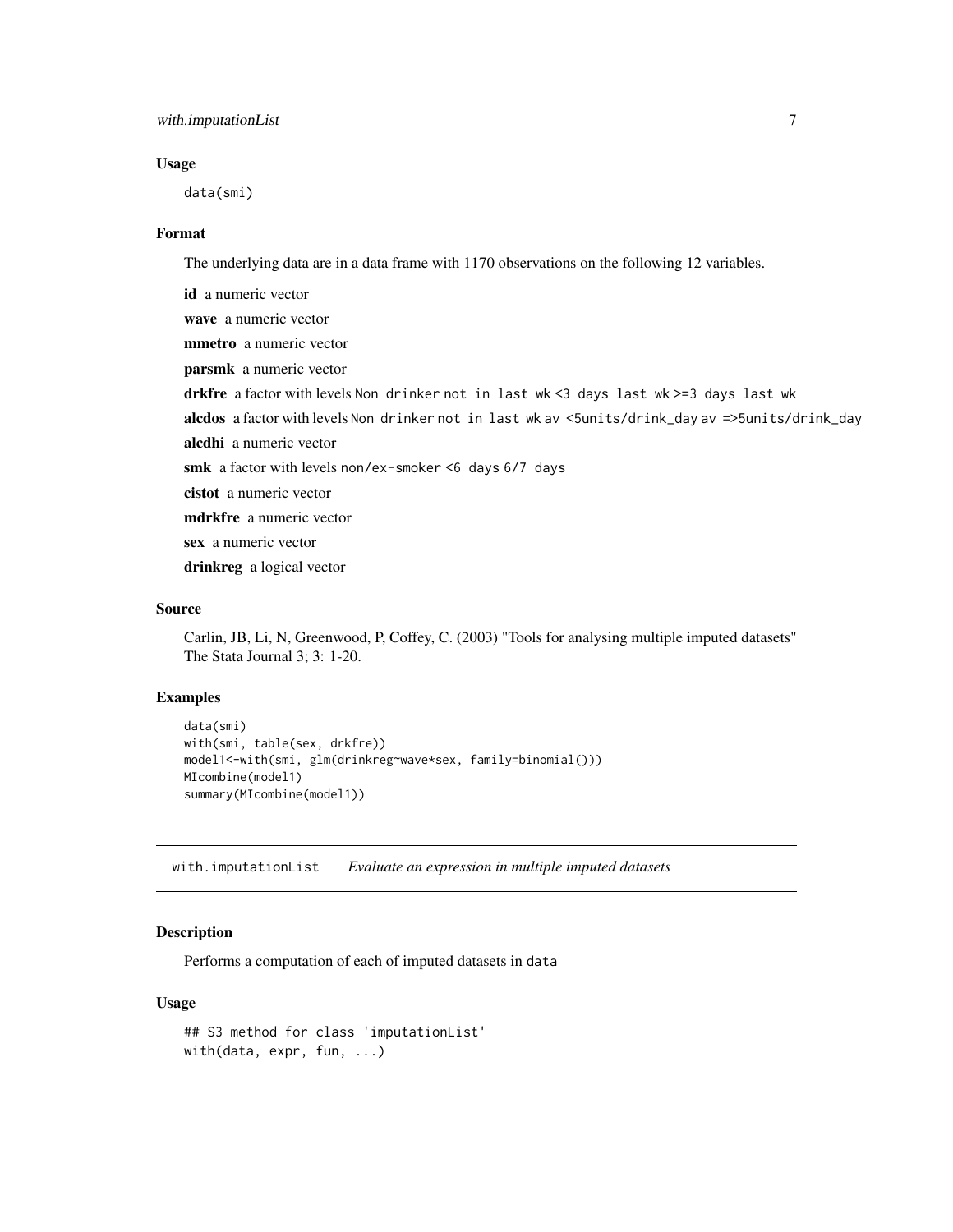<span id="page-7-0"></span>8 with PV with  $\mathbb{P}$  with  $\mathbb{P}$  with  $\mathbb{P}$  with  $\mathbb{P}$  with  $\mathbb{P}$  with  $\mathbb{P}$  with  $\mathbb{P}$  with  $\mathbb{P}$  with  $\mathbb{P}$  with  $\mathbb{P}$  with  $\mathbb{P}$  with  $\mathbb{P}$  with  $\mathbb{P}$  with  $\mathbb{P}$  with  $\mathbb{P}$  wi

#### **Arguments**

| data | An imputationList object                |
|------|-----------------------------------------|
| expr | An expression                           |
| fun  | A function taking a data frame argument |
|      | Other arguments, passed to fun          |

#### Details

If expr is supplied, evaluate it in each dataset in data; if fun is supplied, it is evaluated on each dataset. If all the results inherit from "imputationResult" the return value is an imputationResultList object, otherwise it is an ordinary list.

# Value

Either a list or an imputationResultList object

#### See Also

[imputationList](#page-1-1)

# Examples

```
data(smi)
models<-with(smi, glm(drinkreg~wave*sex,family=binomial()))
tables<-with(smi, table(drkfre,sex))
with(smi, fun=summary)
```
withPV *Analyse plausible values in surveys*

# Description

Repeats an analysis for each of a set of 'plausible values' in a data set, returning a list suitable for MIcombine. That is, the data set contains some sets of columns where each set are multiple imputations of the same variable. With rewrite=TRUE, the action is rewritten to reference each plausible value in turn; with coderewrite=FALSE a new data set is constructed for each plausible value, which is slower but more general.

# Usage

```
withPV(mapping, data, action, rewrite=TRUE, ...)
## Default S3 method:
withPV(mapping, data, action, rewrite=TRUE,...)
```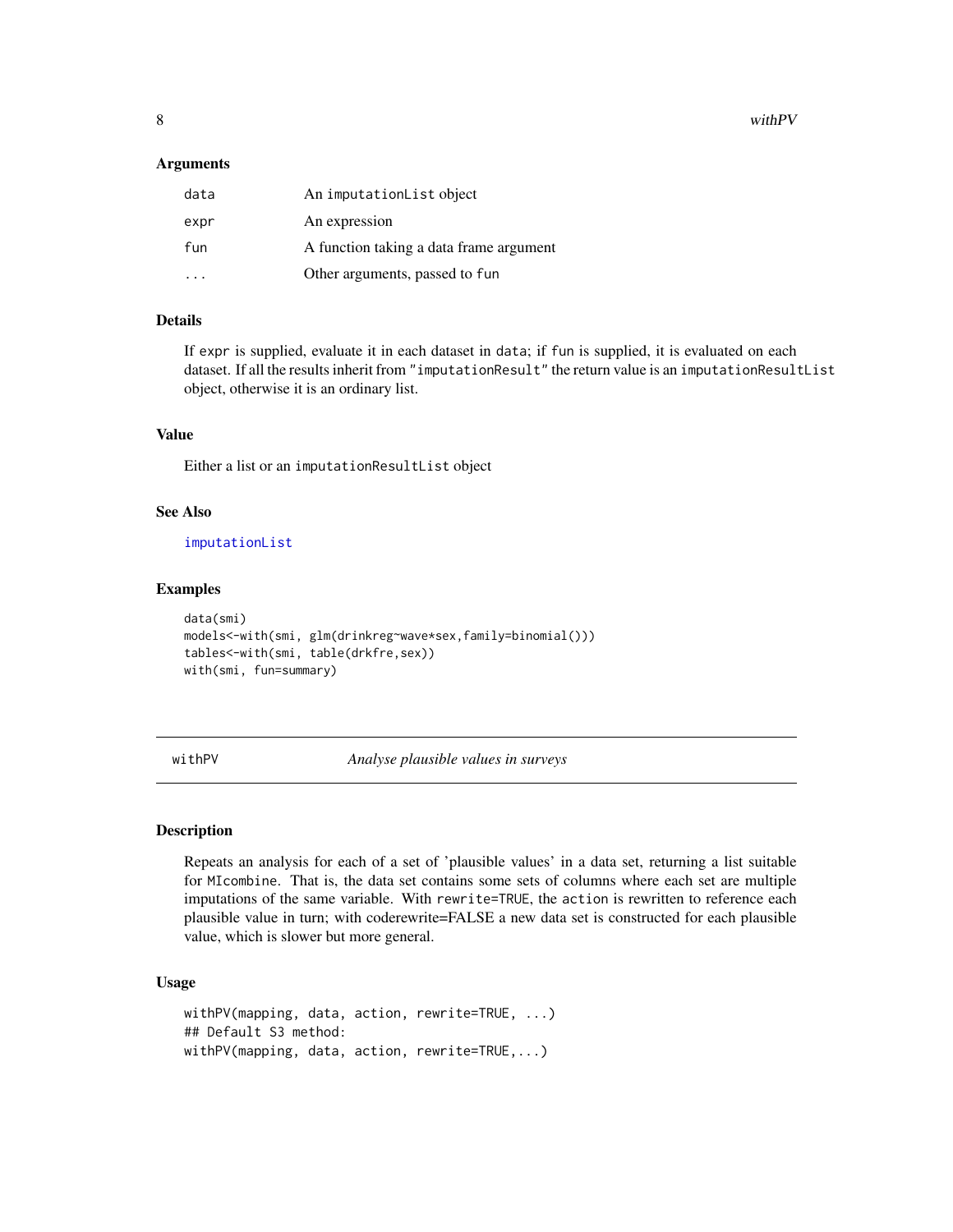#### <span id="page-8-0"></span>with PV  $\sim$  9

# Arguments

| mapping | A formula or list of formulas describing each variable in the analysis that has<br>plausible values. The left-hand side of the formula is the name to use in the<br>analysis; the right-hand side gives the names in the dataset.                                                                  |
|---------|----------------------------------------------------------------------------------------------------------------------------------------------------------------------------------------------------------------------------------------------------------------------------------------------------|
| data    | A data frame. Methods for with PV dispatch on this argument, so can be written<br>for, eg, survey designs or out-of-memory datasets.                                                                                                                                                               |
| action  | With rewrite=TRUE, a quoted expression specifying the analysis, or a function<br>taking a data frame as its only argument. With rewrite=FALSE, A function<br>taking a data frame as its only argument, or a quoted expression with . DATA<br>referring to the newly-created data frame to be used. |
| rewrite | Rewrite action before evaluating it (versus constructing new data sets)                                                                                                                                                                                                                            |
| .       | For methods                                                                                                                                                                                                                                                                                        |

# Value

A list of the results returned by each evaluation of action, with the call as an attribute.

# Note

I would be interested in seeing naturally-occurring examples where rewrite=TRUE does not work

# See Also

[pisamaths](#page-4-1) [with.imputationList](#page-6-1)

# Examples

```
data(pisamaths)
```

```
models<-withPV(list(maths~PV1MATH+PV2MATH+PV3MATH+PV4MATH+PV5MATH), data=pisamaths,
      action= quote(lm(maths~ ST04Q01*(PCGIRLS+SMRATIO)+MATHEFF+OPENPS,
      data=.DATA)),
      rewrite=FALSE
)
summary(MIcombine(models))
```

```
## equivalently
```
models2<-withPV(list(maths~PV1MATH+PV2MATH+PV3MATH+PV4MATH+PV5MATH), data=pisamaths, action=quote( lm(maths~ST04Q01\*(PCGIRLS+SMRATIO)+MATHEFF+OPENPS)), rewrite=TRUE)

summary(MIcombine(models2))